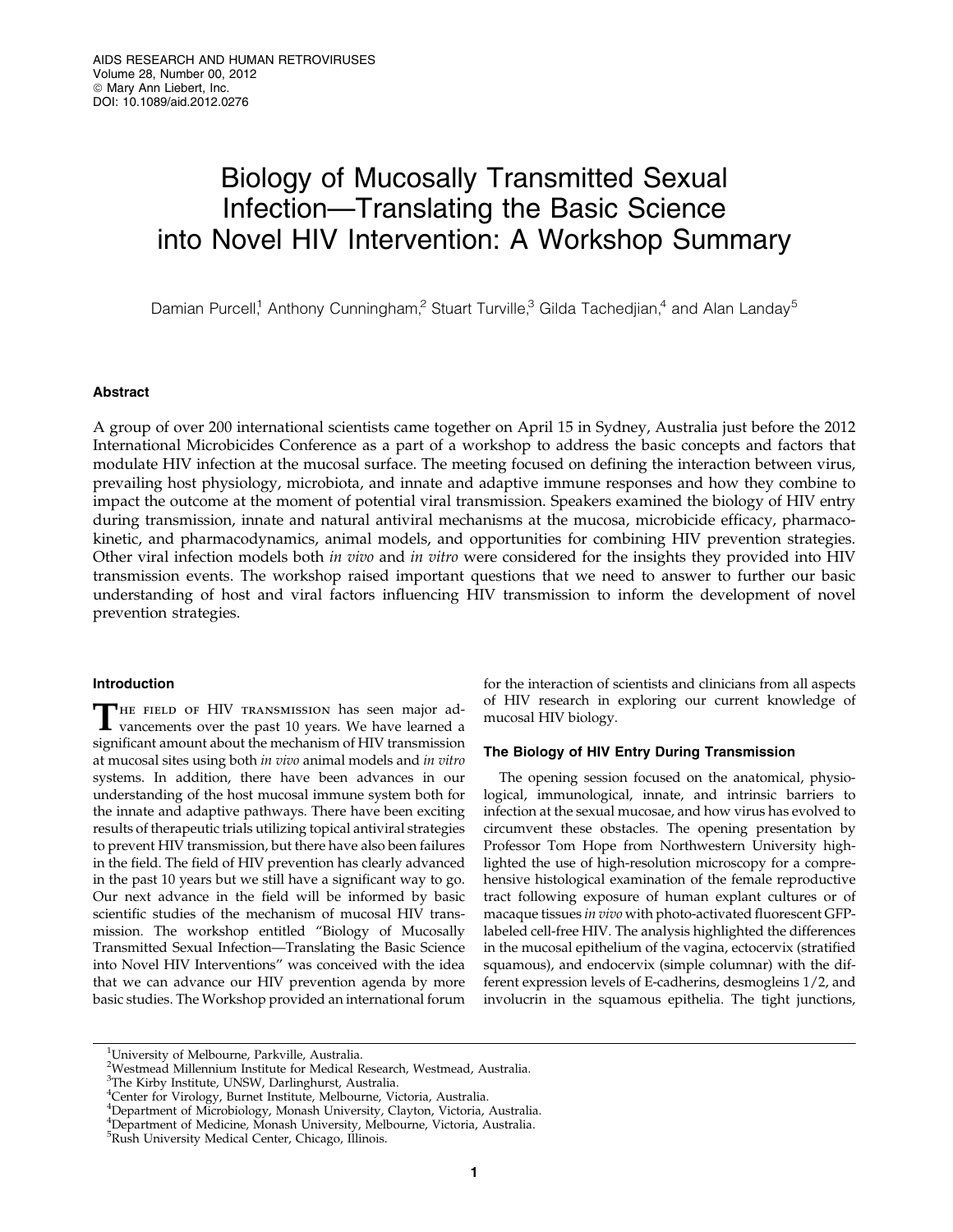adherans, and desmosomes serve as significant barriers in accessing the underlying interdigitating  $CD4^+$  immune cells that include T-lymphocytes, dendritic cells, Langerhans cells, and macrophages by viral diffusion and/or transcytosis.<sup>1</sup> However, the layer of mucous that coats the epithelial surfaces was shown to form the greatest barrier to viral entry and reduction of mucous integrity following enzyme digestion dramatically increased penetration of virus into and through the epithelium.

Hope has moved past the ''seeing-is-believing'' maxim of many microscopy studies to rigorously enumerating viral entry by directly counting the number and depth of HIV virions in tissue. The mucous barrier had the best ability to slow virus penetration during the later luteal phase of the menstrual cycle in women using oral contraceptives. The mechanism of transmission that emerged from Hope's work was entry of cell-free virus by diffusion and infection resulting from a chance encounter with a  $CD4^+$  cell. Significantly, the mobility and concentration of target cells increased dramatically during local inflammation. Using simple mathematics Hope built upon these observations to calculate the chance of a male-to-female transmission by cell-free virus. While conceding that there were many assumptions, Hope concluded that the burden of HIV virions that penetrate sufficiently to encounter target cells in the real world was very small. Hope's data favor transmission as an infrequent and random event. Simple things were shown to reduce the rate of HIV penetrative diffusion, such as cervical vaginal mucous, acid pH, Env protein, and Env-binding antibodies, whereas seminal plasma increased the rate of HIV diffusion and local inflammation greatly increased the chance of target cell infection.

Hope's approach did not visualize or measure the role of cell-associated virus in the inoculum. Stuart Turville from the Kirby Institute, addressed this question by illuminating cellassociated virus engineered to contain the small recognition peptide with a membrane-permeable biarsenical fluorescent dye (FlAsH) or green fluorescent protein (eGFP). This complementary imaging technique was used with cultured dendritic cells (DC) to reveal finger-like actin-rich membrane bridges called filopodia that are tipped with high concentrations of HIV particles. Dynamic imaging of HIV transmission from infected DC showed the prolific propulsion of immature virions upon the tip of more than 90% of filopodia that typically extend up to 10 to 20 mm and make as many as 800 DC to CD4 T cell contacts per hour. Upon engagement with a target T cell, multiple filopodia converge and tether budding HIV particles to the CD4 T cell membrane in a stable long-lasting synapse suited for viral transfer. Long viral filopodial formation was dependent on the formin diaphanous 2 (Diaph2), and required HIV Nef for greatest viral filopodia frequency.<sup>2</sup> Turville's observations of powerful actin dynamics projecting HIV from infected DCs contrasted starkly with the inert diffusion of cell-free virus presented by Hope and showed that a biological inoculum containing cell-associated HIV might demonstrate DC to CD4 T cell interactions from HIV-capped long DC filopodia that increase the chances of transmission. However, the relative importance of cell-associated and cellfree HIV in transmission from sexual secretions still remains to be clarified. This latter concept was discussed several times at the conference and was addressed in the context of microbicide efficacy in animal models and will be discussed below in this context.

Florian Hladik from the Fred Hutchinson Cancer Research Center switched the focus to the  $CD4^+$  target cell dynamics in the genital and rectal mucosa during transmission and measuring the impact of prophylactic intervention strategies in the mucosae.<sup>3</sup> He focused his thinking around understanding how the results from the 39% protective efficacy of 1% tenofovir achieved in the CAPRISA 004 trial could differ so starkly from the failure of a similar regimen to protect in the VOICE topical preexposure prophylaxis (PrEP) trial. He suggested that the mucosal immune system responded to microbicides and vaccines with a complex series of gene expression and inflammatory responses that could in part be protective or augmenting of the infection event. To illustrate this, he examined the identity and function of cellular markers induced in rectal tissue 7 days after treatment with a failed microbicide, 2% Nonoxynol 9 (N9), or the potentially successful 1% tenofovir compared to a gel control. The results showed a remarkable change in expression, up and down, of hundreds of genes to the two therapeutic compounds. The tenofovir arm had the larger number of gene expression changes and a large array of biological process genes showed altered expression and included many immune modulating proteins and strong inhibition of mitochondrial proteins such as polynucleotide phosphorylase, which mediates mitochondrial RNA import. There was little overlap between the gene sets identified following N9 treatment and its known toxicity induced many epithelial repair genes. These studies highlighted the need to examine mucosal tissue directly and the gene sets identified may eventually form a set of biomarkers that will help direct better prevention strategies.

Charles Wira, from Dartmouth Medical School, examined the impact of endocrine changes on immune cells of the female reproductive tract tissue imparted by estradiol during the menstrual cycle. He described a suppression of immune protection that created a 7- to 10-day "window of vulnerability'' for viral infection that coincided with optimal conditions for fertilization and implantation. $4$  He studied the effects of estradiol on human uterine epithelial cells (UEC) from hysterectomy patients cultured with CD4<sup>+</sup> T cells and monocyte-derived DCs from matched blood. He showed that estradiol acts both directly and indirectly to regulate immune functions in the female reproductive tract. Hormonemediated effects include increased secretion from uterine epithelial cells of antibacterial, antiviral, and antifungal activities such as secretory leukocyte protease inhibitor (SLPI) and human B-defensin-2 (HBD2), but decreased expression of these molecules from primary vaginal epithelial cells. Estradiol reduced tight junction formation, altered secretion of cytokines, chemokines, and DC and  $CD4^+$  T cell functions. Overall, the studies presented by Wira demonstrated that mucosal immune protection was precisely regulated by sex hormones that act both directly and indirectly via growth factors, cytokines, and chemokines throughout the female reproductive tract. He proposed that hormone contraceptives are probably also strongly bioactive for mucosal immune dynamics.

Professor Anthony Cunningham from the Westmead Millenium Institute completed this session with an examination of the role of Langerhan cells of the anogenital mucosae or skin during sexual transmission of HIV.<sup>5,6</sup> He addressed the controversy of whether epidermal Langerhan cells (eLCs) use the surface C-type lectin, langerin, to mediate the two routes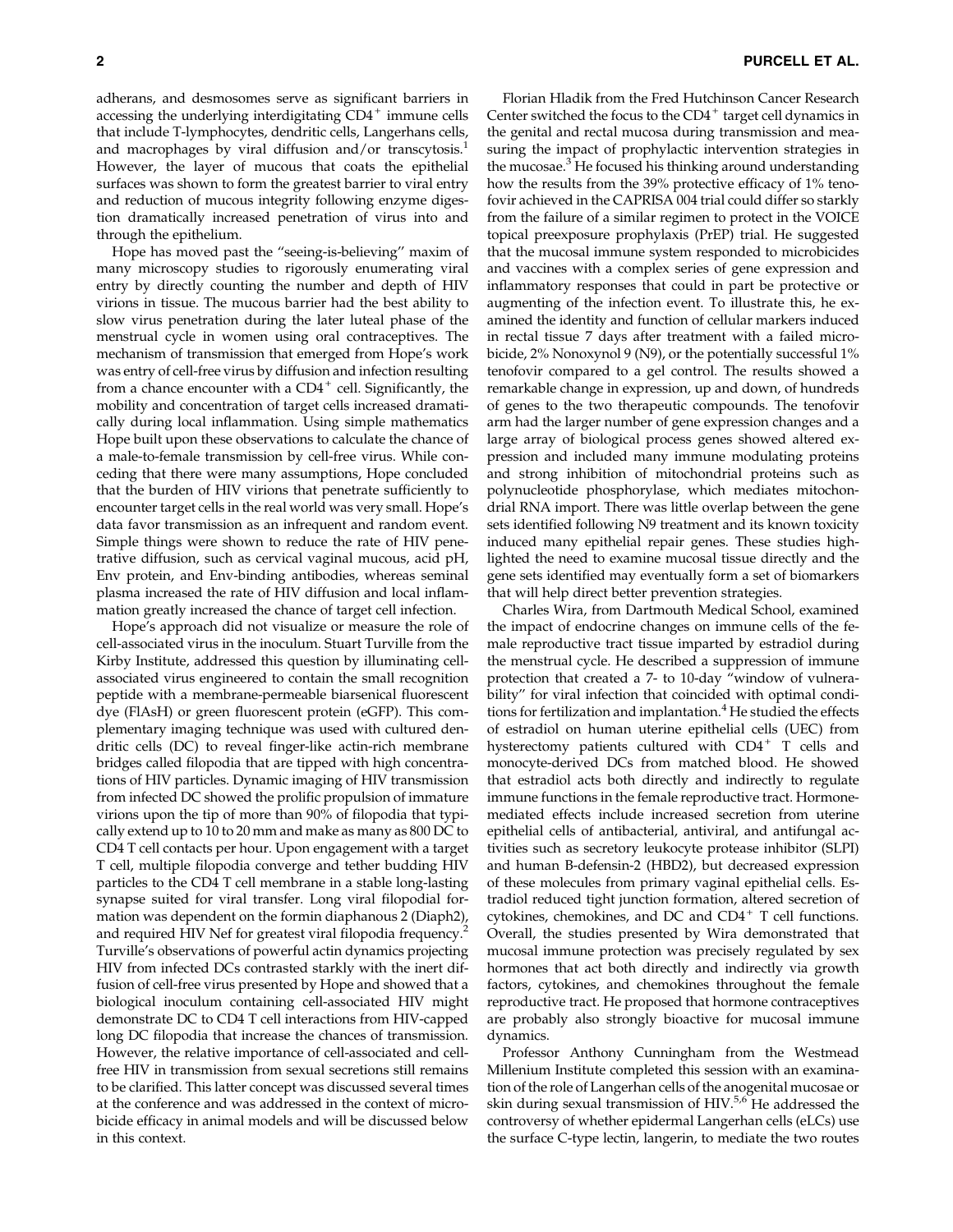#### MUCOSALLY TRANSMITTED SEXUAL INFECTION 3

of HIV transfer to T cells more familiar from the better-studied monocyte-derived DC model (1) through binding and entry into deep tetraspanin vaginations of the plasma membrane for DC-SIGN in DC, and (2) by de novo replication. He presented evidence indicating that both these phases of uptake and transfer of HIV from purified primary eLCs  $(CD1a^+,$  $langerin<sup>+</sup>$ , mannose receptor- and DC-SIGN-low/negative) to T cells were mediated through HIV binding to langerin as a key step in both mechanisms. The most compelling data were the specific inhibition of HIV transmission from eLCs to T cells using antibody blocking langerin and dominant negative soluble recombinant langerin assembled into a trimeric conformation that has high affinity binding for the HIV Env gp140 trimer. These langerin-specific blocking approaches also inhibited the first phase of HIV transfer to T cells in the LC model cell line MUTZ3. Cunningham showed that langerin was expressed as a trimer on the surface of MUTZ 3 cells and the langerin trimer binds HIV more strongly than monomers. Cunningham proposed the possibility of using soluble recombinant langerin trimer or small molecule mimics, possibly in combination with CCR5 inhibitors, as a combination microbicide strategy.

# Innate and Natural Antiviral Mechanisms at the Mucosa

The cervicovaginal mucosa in women and anogenital mucosa in both sexes have evolved natural and innate immune barriers to viral infection that are important to understand in the context of developing microbicides for preventing HIV infection.

Deborah Anderson from Boston University described the structure of the vaginal stratum corneum, which is glycogen filled and has no tight junctions, and then its role as a potential barrier to pathogens, to the prevention of activation of innate immunity in the deeper layers of the epithelium and in facilitating neutralizing antibody activity.<sup>7,8</sup> She showed that very few immune cells are present in the healthy stratum corneum and, using artificially constructed epithelial layers, that the stratum corneum blocks the access of topical bacterial components (agonists) that bind to and activate toll-like receptors 1, 2, 3, and 5 on basal epithelial cells, thus preventing a continuous state of inflammation. However, if the stratum corneum is removed by scarification basal epithelial cells were activated to produce cytokines. Nevertheless, pathogens such as HIV can penetrate the vaginal stratum corneum, in particular because it has no tight junctions and they can remain infectious within the stratum corneum for a short period of time. Similarly, mononuclear cells act as carriers of HIV, especially those in semen, and can adhere to and penetrate the stratum corneum. Conversely, antibodies can also be absorbed in the stratum corneum and retain their activity after absorption. This was demonstrated by using fluorescently labeled antibodies to herpes simplex virus, which were retained for up to 12 h in the stratum corneum and reduced type 2 topical HSV-2 infection of vaginal epithelium. Similarly, the VRC01HIV neutralizing antibody was shown to be taken up into the stratum corneum and can block HIV infection (detected by the addition of the indicator TZM-bl cell line). Thus, cell-free and cell-associated pathogens including HIV can enter the stratum corneum but soluble immunological innate effectors (such as defensins and lysozyme) can be concentrated and provide robust antiviral defenses in the stratum corneum. The implications for microbicides are that their concentration, activity, and retention within the stratum corneum need to be measured. Perhaps microbicides can be designed specifically to ''fortify'' the stratum corneum, for example, monoclonal antibodies.

Alan Landay from Rush University Medical Center reviewed the immune mechanisms of interactions between bacterial vaginosis (BV) and HIV infection in the vaginal mucosa. In particular, he reviewed the role of ligands for TLRs and short chain fatty acids (found in the cervicovaginal fluid of subjects with BV) and their effect on inflammatory cytokine production<sup>9</sup> cervicovaginal lavage (CVL) fluid from BVactivated TLR2 rather than TLR4 on the surface of monocytoid cells, indicating the dominance of gram-positive over gram-negative bacteria in these BV fluids. This led to induction of tumor necrosis factor (TNF)- $\alpha$  secretion by these monocytoid cells, which in turn stimulate HIV production. Short chain fatty acids such as acetate, propionate, and butyate are present in vaginal mucosal fluid. They bind to the receptor GPR43 on monocytes and neutrophils or diffuse directly through cell membranes. They enhance production of inflammatory cytokines such as interleukin 8, after stimulation of TLR2 on  $CD14<sup>+</sup>$  monocytes. Therefore, these events can lead to an increase in HIV replication in macrophages. He concluded by showing data that supported the rationale for blocking TLR ligands and short chain fatty acids to reduce the inflammatory environment in the vaginal mucosa, which is known to be stimulatory for HIV production.

Gilda Tachedjian from the Burnet Institute reviewed the role of *L*-lactic acid as a natural microbicide in the female genital tract. First, she emphasized that the decrease in lactobacilli in BV is associated with an increase in the vaginal pH to greater than 4.5 and BV is a risk factor for HIV and other STIs.<sup>10,11</sup> DL-Lactic acid is produced by lactobacilli and maintains the low vaginal pH for antimicrobial activity.<sup>12</sup> In particular, it inactivates 18 BV-associated microbes.13 In vaginal fluid, bacteria associated with BV can be suppressed with lactic acid but not hydrogen peroxide. HIV is also trapped in L-lactic acid acidified cervicovaginal mucus gel.<sup>14</sup> HIV is trapped by acidic but not neutralized human cervicovaginal mucus. L-Lactic acid was found to be more potent than D- and  $PL$ -lactic acid in inactivating HIV at a low pH (4.0). This appears to be not just an effect of pH: L-lactic acid is more rapid and potent in inactivating HIV than low pH alone (provided by acetic acid or hydrochloric acid). Furthermore, L-lactic acid inactivates different HIV subtypes, X4 and R5 HIV strains, patient isolates, and also HIV-2. The HIV-inactivating effect is retained in the presence of 75% seminal plasma and 50% cervicovaginal fluid. Indeed, it is lactic acid rather than lactate anion that inactivates HIV-1. The stereochemical-dependent activity suggests that l-lactic acid acts on proteins. Thus, l-lactic acid is a microbial defense factor as well as a potential natural microbicide. Its mechanism of action is under active investigation.

Paul Hertzog from Monash University presented interesting data on a new type of interferon, interferon epsilon (IFN- $\varepsilon$ ), in controlling sexually transmitted infections in the female reproductive tract, which is thus a new component of innate immunity in this site.<sup>15,16</sup> IFN- $\varepsilon$  is a Type-1 interferon, grouped together with IFN- $\alpha$  (13 subtypes) and IFN- $\beta$  (1 subtype), and is approximately 30% different from IFN- $\alpha$  and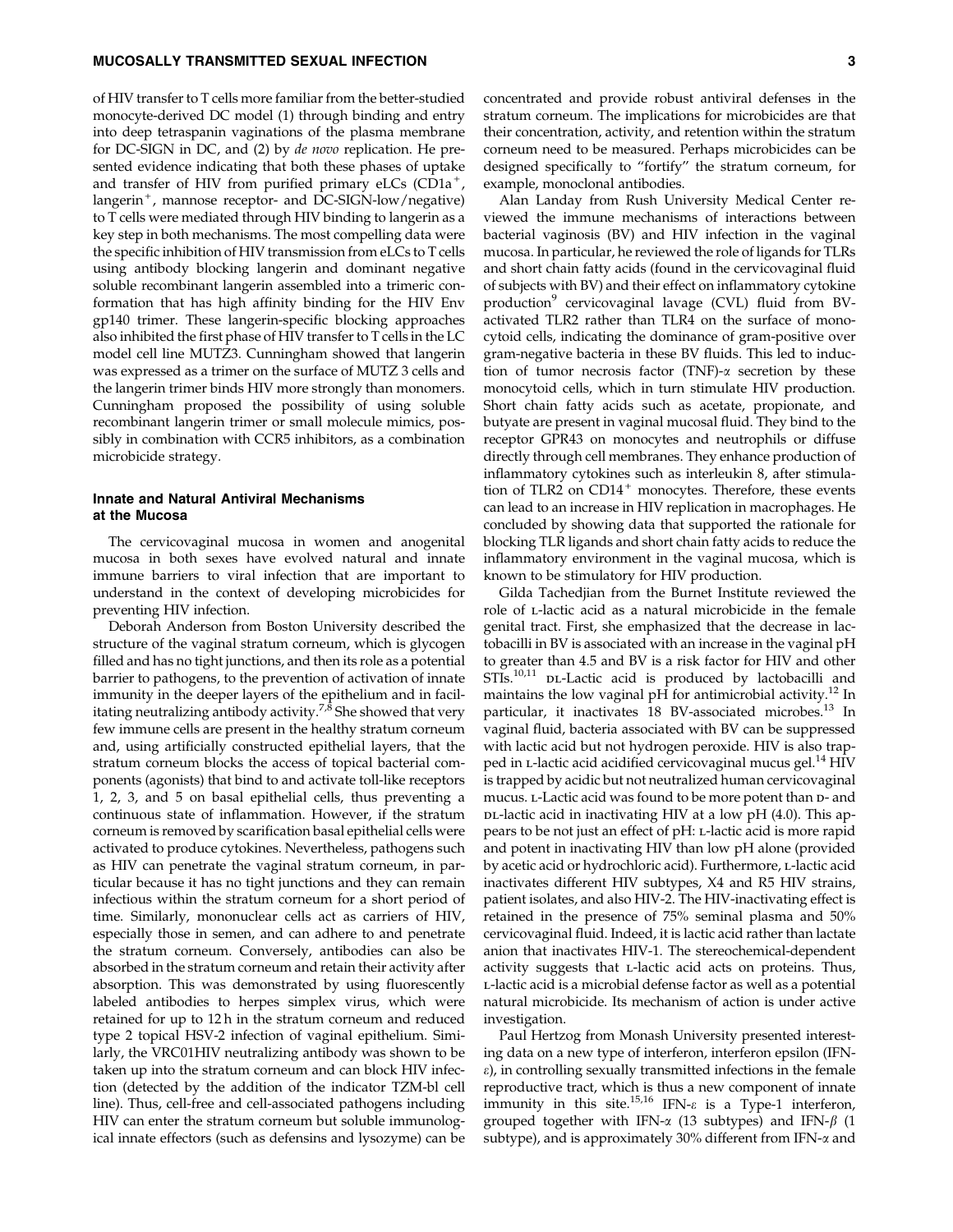IFN- $\beta$ , respectively. Its genetic locus is on chromosome 9. It probably has a three-dimensional structure similar to the other Type 1 interferons and is able to induce typical interferon-regulated genes via interferon receptors 1 and 2 but is not induced by the TLR pathways. Perhaps the most striking feature is that IFN- $\varepsilon$  is constitutively expressed in the female reproductive tract in both mice and humans. It is also regulated hormonally, increasing in estrus and in pregnancy. In particular, it is increased during the proliferative phase of the human endometrium and is reduced in postmenopausal uterine endometrium. Its unique distribution and regulation may be because it has evolved a unique promoter that is not stimulated via the TLR pathway, but is necessary for reproductive fertility. Professor Hertzog and his colleagues have generated an IFN-e genetic knockout mouse that was then used to demonstrate that they are more susceptible to infection with HSV-2 and murine Chlamydia (C. muridarum). Furthermore, add back experiments with recombinant IFN- $\varepsilon$ showed reduction of Chlamydia infection. Thus, hormonal regulation of IFN-e a may be involved in susceptibility to sexually transmitted infections.

Dr. Charani Ranasinghe from the John Curtin School continued the theme on IFN- $\varepsilon$ .<sup>17</sup> She presented her studies using IFN-e incorporated into recombinant viral vectors, as potential mucosal adjuvants for enhancing mucosal HIV vaccines. For these studies IFN- $\varepsilon$  in recombinant vaccinia and fowlpox viral vectors was inoculated into mice and systemic T cell responses were studied in the spleen and mucosal T cell responses were studied in the lung and intestine (Peyer's patches). Using these tools, Dr. Ranasinghe showed that IFN- $\varepsilon$ can induce enhanced lung and gut-specific CD8 lymphocytes, suggesting it plays a role in mucosal immunity at these sites. These CD8 lymphocytes expressed IFN- $\gamma$  and cytotoxicity markers and were associated with more rapid viral clearance from the lung. These studies suggested that IFN- $\varepsilon$  incorporated into hybrid vectors may act to enhance such adaptive immune responses in lung, gut, and perhaps in genital mucosa (thus enhancing endogenous secretion) to reduce mucosal infections such as TB (lung), HIV, or other sexually transmitted diseases.

In general, this session indicated the recent increase in interest in innate immunity of the genital mucosa, which has opened up many new avenues of research of direct relevance to the development of microbicides and mucosal vaccines.

# Microbicide Efficacy: Pharmacokinetics, Pharmacodynamics, and Animal Models

With respect to HIV microbicides we do not suffer from a lack of potential candidates. The mixed successes of microbicide trials in the past has brought with it knowledge of not only how to streamline clinical trials, but also what potential studies can be used as surrogates to select which (of many) products actually make it to clinical trials. Within this symposia, several experts in their respective fields presented valuable models that will help streamline microbicide candidate selection.

Victor Garcia from the University of North Carolina presented on the use of a novel mouse model in microbicide testing. While murine models of HIV infection in the past have utilized the now well-known thy/liv SCID-hu mouse, their applicability to microbicide research has been limited due to the lack of human target cells populating the genital tract. Garcia presented the various aspects of the Bone Marrow Liver Thymic (BLT) HIV mouse model that he pioneered for use in HIV research and its potential applicability to HIV microbicide research. The greatest advantage of the BLT mouse was the seeding of human hematopoietic cells throughout the female genital tract and their ability to first be infected across the genital mucosa and second the ability to establish plasma viral loads similar in nature to that observed in HIV and SIV infections.<sup>18</sup> Yet how does this model fit with microbicide preclinical testing? Garcia presented several study designs with regard to testing the efficacy of microbicide formulations in this new animal model. The first demonstration of the model retrospectively tested tenofovir formulations of similar nature to the now concluded CA-PRISA clinical trial.<sup>19</sup> By comparing study designs in the nonhuman primate (NHP) animal models and the outcome of the CAPRISA trial, the BLT murine model predicted protection as well as that in the NHP.

In addition to developing and using this new mouse model in key experiments to demonstrate microbicide efficacy after vaginal challenge, Garcia and colleagues utilized this model to address the important question of how transmission across the female genital tract actually occurs. Hypotheses of cellfree viral transmission across the genital tract are controversial. If we consider male-to-female transmission there are three key factors that are presently driving debate. First is the absolute numbers of virions in seminal fluid, second is HIV inhibitory factors, and third is the role of seminal amyloid fibrils in potentially enhancing cell-free viral transmission (the two latter recently reviewed).20–22 Yet it is still unclear what role infected leukocytes have in the transmission process. Given this new mouse model Garcia and colleagues tested the capacity of an infected CD4 T cell for its ability to transmit virus across the vaginal mucosa and also the capacity of a tenofovir topical microbicide to block it. Not only did cellassociated virus result in HIV transmission in BLT mice, but the use of the same tenofovir-containing microbicide that blocked cell-free infection could not block HIV transmission in this scenario. If this also translates to the situation in humans, this last observation imparts two very key messages: first, microbicides need to be more effective in the face of cellassociated inocula and second, cell-associated inocula may play a role during transmission.

For an alternative murine model, Ramesh Akkina from Colorado State University described a model for evaluating the pharmacokinetics (PK) and pharmacodynamics (PD) of oral antiretroviral (ARV)-based PrEP that was distinct from the above-mentioned Garcia BLT model.<sup>23</sup> In the Akkina model, humanized Rag2<sup>-/-</sup> $\gamma$ c<sup>-/-</sup> mice (Rag-hu) are created by intrahepatic injection of irradiated mice with CD34<sup>+</sup> hematopoietic stem cells from cord blood. Sustained long-term multilineage human hematopoiesis is achieved in the blood, the vaginal and rectal mucosa, and the large intestine. Rag-hu can be intraperitoneally, vaginally, or rectally infected with R5- and X4-tropic HIV-1 strains demonstrating sustained and prolonged viral RNA levels in plasma. The efficacy of oral PrEP with either raltegravir or maraviroc was demonstrated in this model as measured by lack of plasma viral RNA and preservation of CD4 T cells (CD4:CD3 T cell ratio) compared to nontreated infected mice. Furthermore, vaginally applied maraviroc gel (CCR5 inhibitor) was effective in preventing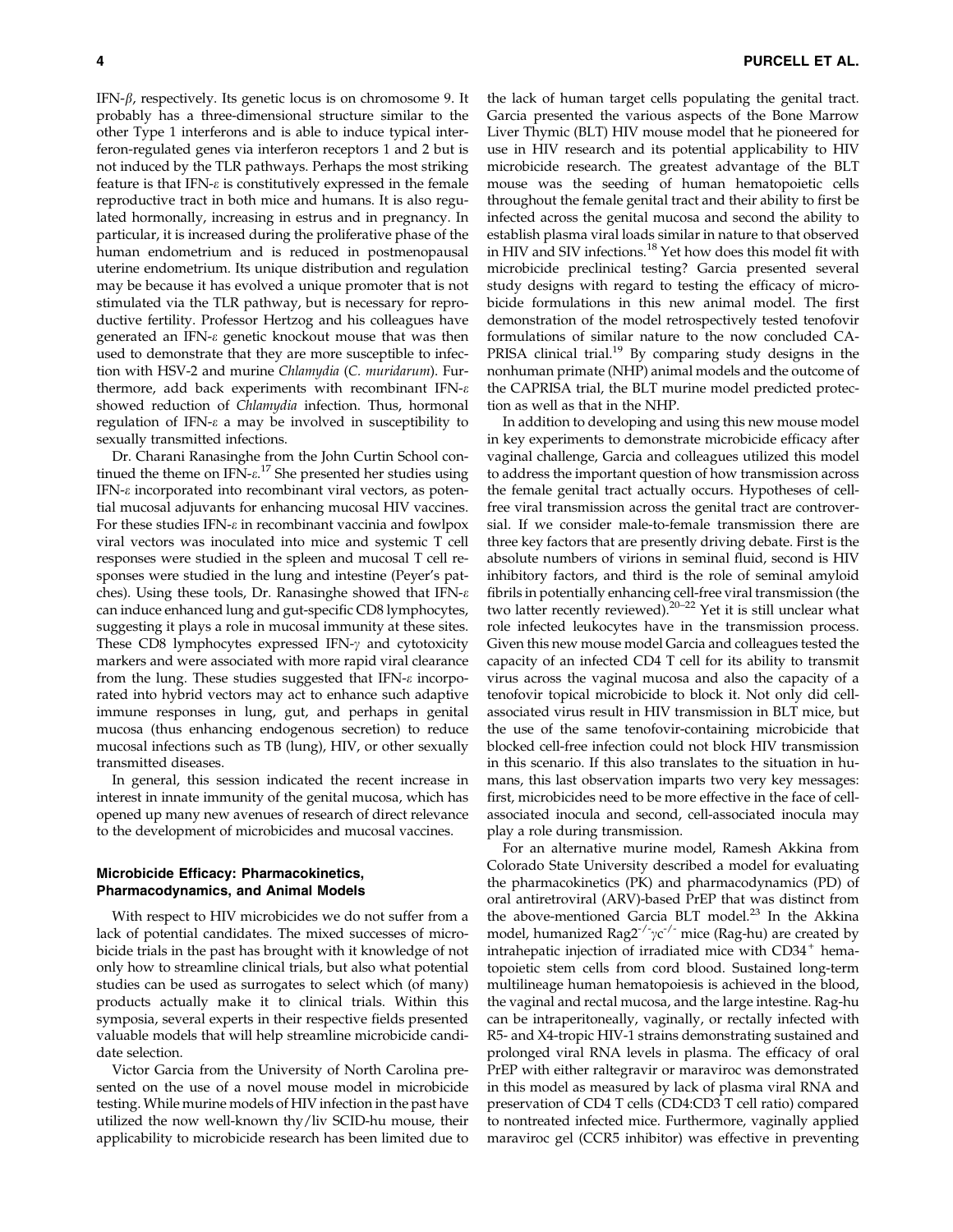# MUCOSALLY TRANSMITTED SEXUAL INFECTION 5

HIV-1 transmission in this model. PK/PD studies performed with oral tenofovir showed decreased levels of tenofovir and tenofovir diphosphate in the vaginal compartment compared to the rectum, which are similar to findings seen in humans. Thus, both models demonstrate considerable promise for the study of the efficacy and PK/PD of oral and topical PrEP candidates, especially with regard to the flexibility of numbers in experimental designs. NHPs have served as the gold standard in HIV microbicide testing and also HIV transmission studies.

Ronald Veazey from the Tulane National Primate Research Center thoroughly highlighted the complexities of this model and key components that need to be considered with specific reference to microbicide study design. The importance of NHP HIV research is the fact that NHPs have an anatomy and reproductive physiology comparable to that of humans.<sup>24</sup> Added to this is the similar immune system and the nearest relative to HIV, simian immune-deficiency virus (SIV), can readily infect animals after vaginal challenge.

Yet which NHP do you use? Rhesus macaque (Macaca mulatta) models have served as the animal of choice for U.S.-based national primate facilities, as there is a significant supply from Chinese macaque colonies. While *mulatta* may indeed be easier to source for larger microbicide studies, pigtailed macaques (Macaca nemestrina) are sometimes often preferred in HIV/SIV research studies. The major underlying reason for this preference is the fact they have menstrual cycles similar to humans and also can be readily infected with SIV or SHIV (SIV chimeras expressing either HIV envelope or reverse transcriptase) using inocula that approximates that present in seminal fluid.<sup>25,26</sup> Thus, Veazey presented the physiological differences of mulatta versus nemestrina and how they influence animal study design. Histological observations of nemestrina vaginal tissues reveal a closer similarity of epithelial thickness to that of humans during menses. In conclusion, while Macaca nemestrina may be a closer model to humans when considering reproductive physiology, the counterargument for Macaca mulatta was presented indicating that following Depo-Provera treatment (progesterone), the animal model is histologically similar to humans during menses.

Yet with all the queries and different experimental designs, the NHP model has brought the field a better understanding of which microbicides have the potential to work and how we should deliver them. The early work by Veazey and colleagues was seminal in demonstrating that HIV neutralizing antibodies, fusion inhibitors, and CCR5 small molecule inhibitors all had the potential to work in the context of a topical microbicide gel. $27-29$  The key aspect of this cumulative work is summarized by the dose studies of the CCR5 inhibitor PSC-RANTES, which clearly demonstrated that protection in vivo by a microbicide gel requires several orders of magnitude more than that observed in vitro.<sup>28</sup>

Although both murine and NHP animal models have become more applicable for HIV microbicide testing and HIV transmission studies, there are still significant precedents in both HIV research and elsewhere in the form of failed clinical trials that have made investigators aware of the shortcomings in animal research. Yet in the defense of animal model researchers, it is indeed difficult to recapitulate what happens in the real world, including issues such as coitus and adherence. While adherence is not an issue in animal research, it is

refreshing to see the pioneering work of Patton and colleagues, who are now introducing coitus in their NHP study designs.<sup>30</sup> Although the abovementioned criteria are known issues in translating animal studies through to humans, there may be more fundamental differences of which we are not aware.

To cover the closest mimic of HIV transmission, Charlene Dezzutti from Magee-Women's Research Institute, University of Pittsburgh, presented the advantages and drawbacks of using human tissue explants in microbicide research.<sup>31</sup> Human tissue explants are derived from anogenital mucosal surfaces of humans either as a consequence of surgery (e.g., corrective surgery that results in mucosal tissue being excised) or through the collection of mucosal punch biopsies. It is apparent immediately that not only is human tissue being used, but it is also derived from the sites of HIV transmission with the relevant target cells present in the tissue. For study designs using mucosal tissue the immediate question posed is how to present virus to this tissue? Should studies be designed to reflect how the virus would initially interact with the tissue (i.e., in a polarized manner) or simply expose the whole tissue to the virus (unpolarized)? While for obvious reasons researchers elect for the polarized tissue models, this does limit the number of replicates for this tissue. The arguments for the nonpolarized model is the increased number of replicates and the fact that virus may, under certain conditions (traumatic), interact with mucosal tissue in a nonpolarized manner during transmission. Yet researchers using explant tissue for microbicide research have really made use of what is available to them. For instance, human mucosal explants can be initially used for toxicity testing, determination of drug permeability, and efficacy studies.

Dezzutti and colleagues have even taken this further to cover the efficacy of microbicides on viruses that are resistant to therapy, including efficacy studies using HIV envelope genotypes that are known transmitting viruses. Thus, in a manner very similar to the murine models, it is apparent that multiple questions can be asked with the use of a limited source of human tissue. While explants are indeed promising and consist solely of human tissue, like any model there are limitations. These limitations can be 4-fold: first, they are expensive and often difficult to obtain, second they are independent of hormonal control, third they are unable to regenerate or repair, and finally they lack vascularization and thus a renewed supply of leukocytes/HIV targets.

It is apparent from the presentations that covered each model that no individual approach is perfect. Thus, it is only appropriate that in the final slide of this important session Charlene Dezzutti presented each model as a jigsaw puzzle representative of the preclinical landscape (Fig. 1). It is also important to note that this picture is fluid and the more we learn from HIV transmission studies and microbicide clinical trials in the future, the better we will be able to find the best candidate microbicide for future clinical trials.

## Opportunities for Combination HIV Prevention

At the M2012 closing session Gina Brown from the NIH Office of AIDS Research and Stephen Becker from the Bill & Melinda Gates Foundation, representing the major funders of Microbicides 2012, announced that there will be a single HIV Prevention meeting in 2014, merging the existing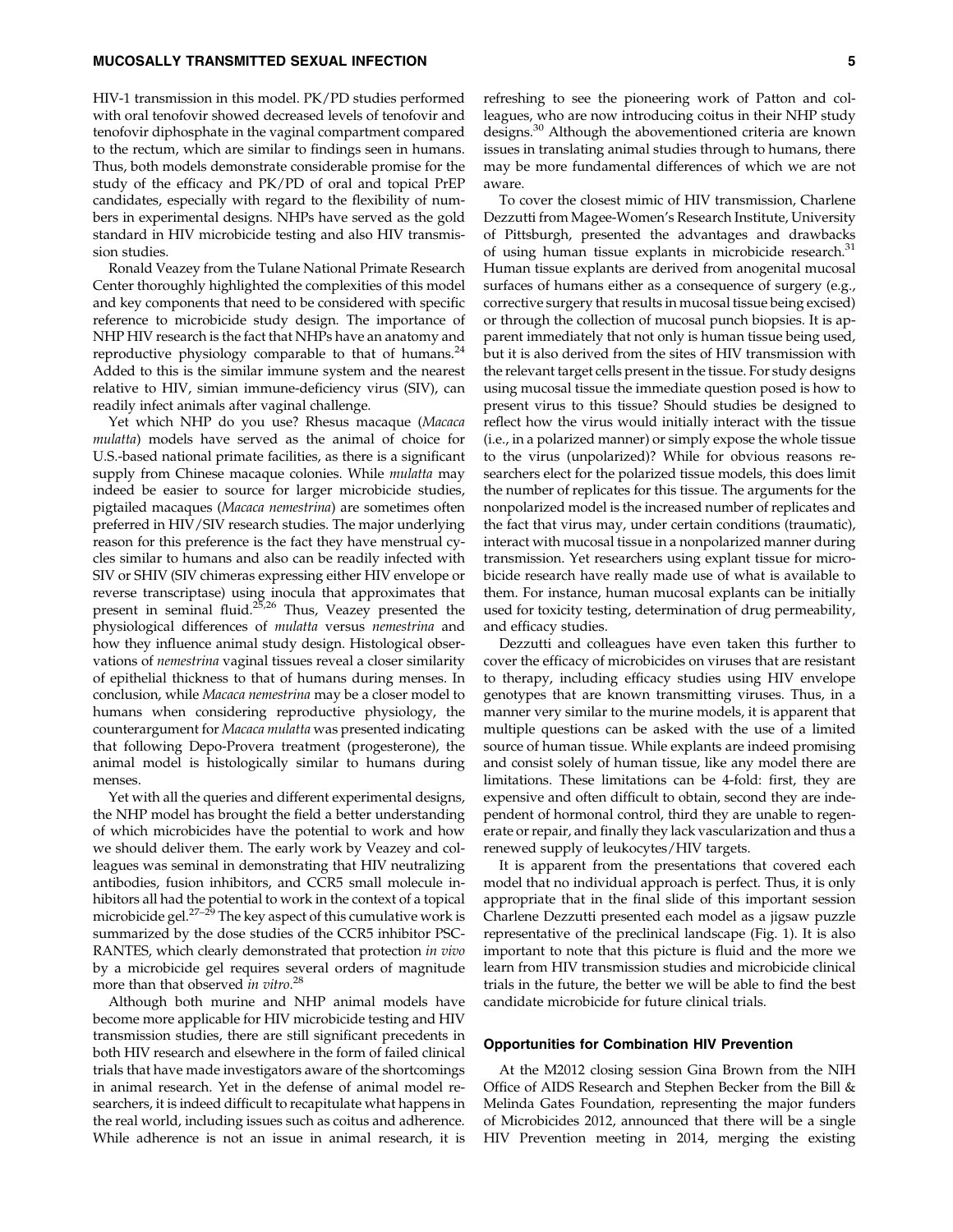

FIG. 1. Jigsaw puzzle of HIV prevention models. Kindly provided by Charlene Dezzutti.

Microbicides and Vaccines meetings. One of the rationales is to promote cross-fertilization in the HIV prevention field where common areas of investigation exist, for example, in understanding the basic science of HIV infection at the genital tract mucosae and host immune responses that can either mitigate or promote HIV infection. Another area of relevance is combining biomedical HIV prevention modalities. In this regard, strategies to combine a vaccine, to elicit humoral or cell-mediated immunity against HIV, with PrEP were presented by Robin Shattock from Imperial College London and Cecelia Cheng-Mayer from the Aaron Diamond AIDS Research Center. In an alternative strategy, Damian Purcell from the University of Melbourne presented studies on a passive immunity-based approach, which could be combined with an ARV as a topical microbicide.

Robin Shattock described the rationale for combining ARV PrEP with a vaccine (VaccPrEP) for both antiviral and immunological protection against HIV. Advantages of this combination approach include potential increased efficacy, protection during the immunization period, reducing infectious challenge and the primary foci of infection, increasing the eclipse phase prior to systemic dissemination providing extended opportunity for an adaptive immune response boosting local immunity to viral antigen, broadening localized immunity through protected exposure to prevalent virus, converting a high-risk challenge for a vaccine with low efficacy (i.e., RV144) to a low-risk challenge, providing coverage between potential revaccination regimens as immunity wanes, and providing immunological coverage of intermittent PrEP adherence, breakthrough virus, and resistance evolution.

The strategy described by Shattock is to coformulate a microbicide with a vaccine candidate comprising HIV envelope gp140 immunogen to elicit antibody production at the genital mucosa and systemically. This strategy presents several challenges including the stability of the antigen in low pH microbicide formulations compatible with the female genital tract, the stability of the antigen in the presence of bodily secretions, and the ability of the antigen to elicit a mucosal humoral response in humans. HIV-1 (CN54) clade C trimeric envelope (gp140) formulated in a Carbopol mucoadhesive gel was able to elicit IgG responses in the serum and female genital tract in the rabbit in the absence of adjuvant (which could upregulate activation of HIV target cells and subsequent infection) following repeated exposures. The vaccine-induced serum antibodies were able to neutralize the infectivity of a pseudovirus carrying a heterologous clade C envelope. Unfortunately, this strategy did not lead to the induction of local or systemic immune responses in healthy women, which is consistent with the lower genital tract being a relatively inefficient immunological inductive site.<sup>32</sup> However, mucosal immunization with nonadjuvanted CN54 gp140 in Carbopol gel was able to boost serum and mucosal antibody responses in macaques primed intramuscularly with CN54 delivered in the AS01 adjuvant.<sup>33</sup> Antibody responses after intravaginal immunization with trimeric HIV-1 CN54 clade C gp140 in Carbopol gel are augmented by systemic priming or boosting with an adjuvanted formulation.

Shattock also presented novel delivery strategies for gp140 including a tablet and vaginal ring devices comprising a microbicide and gp140 loaded in rod-inserts in the ring where sustained release of the antigen was observed in both formats. Furthermore, a strategy comprising intramuscular prime followed by boost from the vaginal ring demonstrated antigp140 antibody responses in serum and the mucosa. Provocatively, tenofovir gel-protected rectal challenge in macaques leads to T cell priming providing another rationale for combining vaccines with PrEP.<sup>34</sup> Shattock showed that the VaccPrEP concept, comprising intranasal and intramuscular immunization of macaques with gp140 followed by viral challenge in the presence of 1% tenofovir gel, resulted in systemic and vaginal humoral responses and enhanced protection against infection in the combination group compared to each modality alone. Shattock closed his presentation by discussing the potential challenges in conducting combination trials requiring increased sample size, trial complexity, and cost to evaluate placebo vs. PrEP vs. vaccine vs. Vacc-PrEP, although there is potential for an adaptive clinical trial design.

Cecelia Cheng-Mayer presented her studies of vaccine PrEP combinations using a partially effective T cell-based vaccine (SIV gag-pol DNA prime/rAD5 boost with no envelope and limited number of DNA prime boosts to attenuate vaccine efficacy) in combination with a suboptimal dose of a zinc finger inhibitor (0.1% SAMT-247) topical microbicide. Rhesus macaques were subjected to repeated vaginal SHIV challenge in the absence of Depo-Provera treatment normally used to thin the vaginal epithelium. The rationale for this combination approach is that a topical microbicide that inactivates HIV-1 and reduces the inoculum dose will slow infection and potentiate the efficacy of a moderately effective T cell-based vaccine. The Cheng-Mayer combined vaccine and PrEP approach demonstrated a significantly longer infection free state in the combination treated macaques than in the naive and untreated monkeys.<sup>35</sup> However, study limitations include the use of genetically matched immunogen and challenge virus, the assumption that susceptibilities to infection for all animals within each experimental group were equal, and that SHIV T cell immunity was analyzed using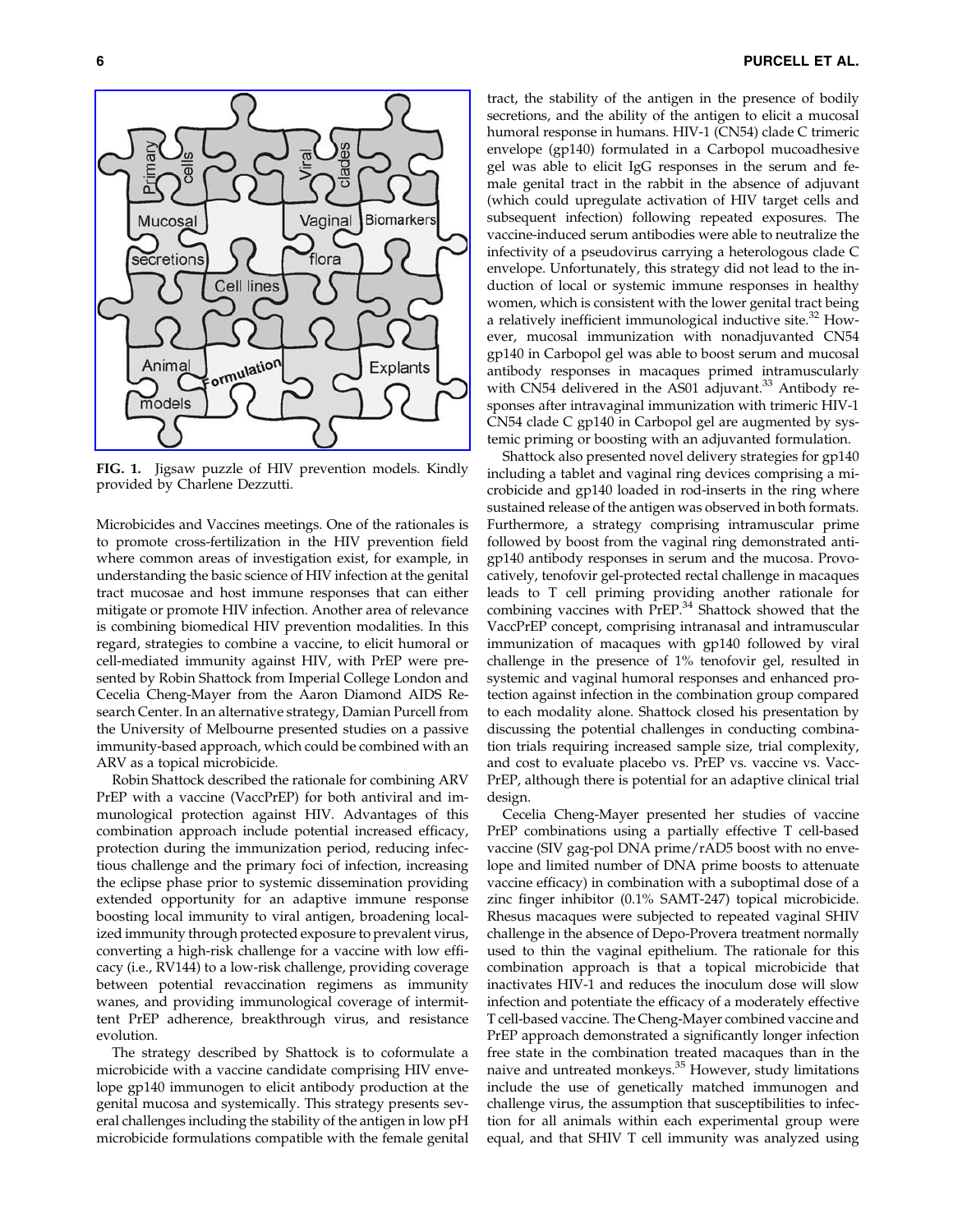#### MUCOSALLY TRANSMITTED SEXUAL INFECTION 7

peripheral blood cells, which may not accurately reflect mucosal events. Nevertheless, a recently published study<sup>36</sup> using maraviroc topical PrEP and a T cell-based adenovirus vectored vaccine supports the notion that vaccines and microbicides may provide better protection against viral infection when used together compared to separately.

An alternative to using antigens to elicit humoral or cell-mediated immune responses against HIV-1 is to directly deliver anti-HIV antibodies in a gel, which could potentially be combined with an ARV. In the approach presented by Damian Purcell, large-scale neutralizing antibody and antibody-dependent cellular cytotoxicity (ADCC)-promoting antibody can be produced in bovine first milk, known as colostrum, representing a cost-effective source of large quantities of IgG antibodies. Cows were vaccinated either when pregnant or prior to and during pregnancy with either purified clade B or equal amounts of clade A, B, and C envelope (trimix) gp140 oligomers. Colostrum-derived polyclonal IgG showed broad cross-clade binding and neutralization in cows vaccinated with HIV-1 Env gp140 oligomers in a long duration regimen.<sup>37</sup> Bovine IgG with strong binding to gp140 had robust ADCC function and could mediate HIVspecific killing by human immune cells.<sup>38</sup> HIV neutralization and FcyR-mediated cell functions have the potential to provide a rapid and potent response against both cell-free HIV-1 virus and HIV-infected cells, which might be particularly important in Ab-mediated microbicides for prevention of HIV transmission. In addition, colostrum IgG can be easily produced in large scale at a fraction of the cost of conventionally produced monoclonal neutralizing and/or ADCC-mediating Ab.

This session brought together the concept that combined methods (vaccine and microbicide) for HIV prevention will be the future for this field. This focus provides an even stronger impetus for developing a better understanding of the basic mechanism of mucosal HIV transmission in order to move novel therapeutic strategies forward.

#### Acknowledgments

Damian Purcell gratefully acknowledges funding from grants from the Australian Centers for HIV and Hepatitis Virology (ACH2) and from a National Health and Medical Research Council of Australia (NMRC) Program Grant #510488. Stuart G. Turville gratefully acknowledges the support of a Career Development Award #632932 and Project Grant #570917 of the National Health and Medical Research Council of Australia. Gilda Tachedjian gratefully acknowledges support from the National Health and Medical Research (NHMRC) Senior Research Fellowship 543105 and the Victorian Operational Infrastructure Support Program received by the Burnet Institute. Alan Landay acknowledges support of P30 AI 082151-04 and P01 AI 082971-04. We would like to acknowledge support from National Institutes of Health Office of AIDS Research.

## Author Disclosure Statement

No competing financial interests exist.

#### References

1. Dinh MH, Okocha EA, Koons A, Veazey RS, and Hope TJ: Expression of structural proteins in human female and male genital epithelia and implications for sexually transmitted infections. Biol Reprod 2012;86(2):1–6.

- 2. Aggarwal A, Lemma TL, Shih TP, et al.: Mobilization of HIV spread by diaphanous 2 dependent filopodia in infected dendritic cells. PLoS Pathogens 2012;8:e1002762.
- 3. Hladik F and Hope TJ: HIV infection of the genital mucosa in women. Curr HIV/AIDS Rep 2009;6(1):20–28.
- 4. Wira CR and Fahey JV: A new strategy to understand how HIV infects women: Identification of a window of vulnerability during the menstrual cycle. AIDS 2008;22(15): 1909–1917.
- 5. Cunningham AL, Abendroth A, Jones C, Nasr N, and Turville S: Viruses and Langerhans cells. Immunol Cell Biol 2010;88:416–423.
- 6. Cunningham AL, Carbone F, and Geijtenbeek TB: Langerhans cells and viral immunity. Eur J Immunol 2008;38: 2377–2385.
- 7. Pudney J, Quayle AJ, and Anderson DJ: Immunological microenvironments in the human vagina and cervix: Mediators of cellular immunity are concentrated in the cervical transformation zone. Biol Reprod 2005;73:1253–1263.
- 8. Pudney J and Anderson D: Innate and acquired immunity in the human penile urethra. J Reprod Immunol 2011;88: 219–227.
- 9. Mirmonsef P, Zariffard MR, Gilbert D, Makinde H, Landay AL, and Spear GT: Short-chain fatty acids induce proinflammatory cytokine production alone and in combination with toll-like receptor ligands. Am J Reprod Immunol 2012; 67(5):391–400.
- 10. Atashili J, Poole C, Ndumbe PM, Adimora AA, and Smith JS: Bacterial vaginosis and HIV acquisition: A meta-analysis of published studies. AIDS 2008;22:1493–1501.
- 11. Cohen CR, Lingappa JR, Baeten JM, et al.: Bacterial vaginosis associated with increased risk of female-to-male HIV-1 transmission: A prospective cohort analysis among African couples. PLoS Med 2012;9:e1001251.
- 12. Boskey ER, Cone RA, Whaley KJ, and Moench TR: Origins of vaginal acidity: High D/L lactate ratio is consistent with bacteria being the primary source Hum Reprod 2001;16: 1809–1813.
- 13. O'Hanlon DE, Moench TR, and Cone RA: In vaginal fluid, bacteria associated with bacterial vaginosis can be suppressed with lactic acid but not hydrogen peroxide. BMC Infect Dis 2011;11:1–8.
- 14. Lai SK, Hida K, Shukair S, et al.: Human immunodeficiency virus type 1 is trapped by acidic but not by neutralized human cervicovaginal mucus. J Virol 2009;83: 11196–11200.
- 15. Hertzog PJ: Overview. Type I interferons as primers, activators and inhibitors of innate and adaptive immune responses. Immunol Cell Biol 2012;90:471–473.
- 16. Berry CM, Hertzog PJ, and Mangan NE: Interferons as biomarkers and effectors: Lessons learned from animal models. Biomark Med 2012;6:159–176.
- 17. Xi Y, Day SL, Jackson RJ, and Ranasinghe C: Role of novel type I interferon epsilon in viral infection and mucosal immunity. Mucosal Immunol 2012 DOI: 10.1038/mi.2012.35.
- 18. Denton PW and Garcia JV: Mucosal HIV-1 transmission and prevention strategies in BLT humanized mice. Trends Microbiol 2012;20:268–274.
- 19. Denton PW, Othieno F, Martinez-Torres F, et al.: One percent tenofovir applied topically to humanized BLT mice and used according to the CAPRISA 004 experimental design demonstrates partial protection from vaginal HIV infection,